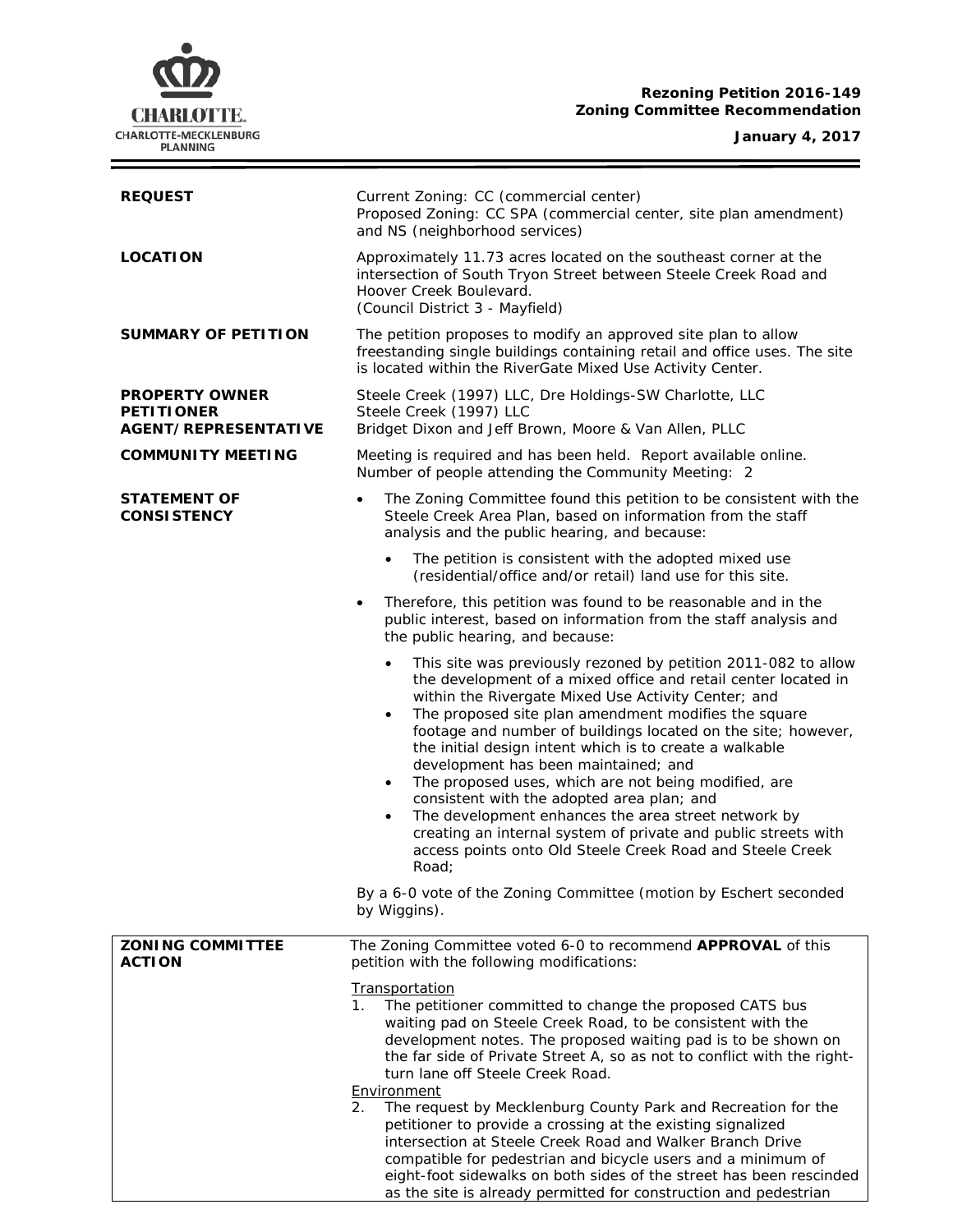|                                              | crosswalks are already in place at the intersection.<br><b>REQUESTED TECHNICAL REVISIONS</b><br>"General Provisions" Note 1.a. has been clarified to note acreage is<br>3.                                                                                                                 |                                                                                                                                                                                                                                                                                                                                                                                                                                                                                                                                                                                                                                                                                                                                                                                           |  |
|----------------------------------------------|--------------------------------------------------------------------------------------------------------------------------------------------------------------------------------------------------------------------------------------------------------------------------------------------|-------------------------------------------------------------------------------------------------------------------------------------------------------------------------------------------------------------------------------------------------------------------------------------------------------------------------------------------------------------------------------------------------------------------------------------------------------------------------------------------------------------------------------------------------------------------------------------------------------------------------------------------------------------------------------------------------------------------------------------------------------------------------------------------|--|
|                                              | 11.7 acres.<br>4.                                                                                                                                                                                                                                                                          | Petitioner has modified labeling on Sheet RZ-2 to note the 50-foot<br>landscaped building/parking setback along South Tryon<br>Street, Steele Creek Road and a portion of Old Steele Creek Road,<br>in order to be consistent with the development notes.                                                                                                                                                                                                                                                                                                                                                                                                                                                                                                                                 |  |
|                                              | 5.<br>uses.                                                                                                                                                                                                                                                                                | Removed the last sentence in "Permitted Uses & Development<br>Area Limitation" Note 2.b. regarding permitted uses allowed in the<br>Commercial Center district permitted in buildings containing no<br>more than 10,000 square feet of gross floor area devoted to such                                                                                                                                                                                                                                                                                                                                                                                                                                                                                                                   |  |
|                                              | 6.                                                                                                                                                                                                                                                                                         | Modified development notes to address the following Urban Design                                                                                                                                                                                                                                                                                                                                                                                                                                                                                                                                                                                                                                                                                                                          |  |
|                                              | requests:<br>$\mathsf{C}$ .<br>d.                                                                                                                                                                                                                                                          | a. Added note stating building elevations fronting streets shall<br>have 30% spandrel, opaque, or transparent glass between two<br>(2) feet and 10 feet of the ground floor and shall not have<br>expanses of blank walls greater than 20 feet in all directions.<br>b. Clarified locations of "building edges" as referenced in<br>"Permitted Uses and Development Area Limitation" Note 2.d.<br>The request for direct pedestrian connections between street<br>facing doors and corner entrance features to sidewalks on<br>adjacent streets has been rescinded as this request will be<br>required per code.<br>The request to increase the sidewalk along Steele Creek Road<br>from five feet to six feet has been rescinded as the sidewalk is<br>already constructed at five feet. |  |
| <b>VOTE</b>                                  | Motion/Second:<br>Yeas:                                                                                                                                                                                                                                                                    | Labovitz / Majeed<br>Eschert, Labovitz, Majeed, Spencer, Watkins and<br>Wiggins                                                                                                                                                                                                                                                                                                                                                                                                                                                                                                                                                                                                                                                                                                           |  |
|                                              | Nays:<br>Absent:<br>Recused:                                                                                                                                                                                                                                                               | None<br>None<br>Lathrop                                                                                                                                                                                                                                                                                                                                                                                                                                                                                                                                                                                                                                                                                                                                                                   |  |
| <b>ZONING COMMITTEE</b><br><b>DISCUSSION</b> | Staff presented this item to the Committee, noting that this petition is<br>consistent with the Steele Creek Area Plan.                                                                                                                                                                    |                                                                                                                                                                                                                                                                                                                                                                                                                                                                                                                                                                                                                                                                                                                                                                                           |  |
|                                              | Staff noted that all outstanding issues had been addressed by the<br>petitioner, including shifting the requested bus waiting pad to the far<br>side of Private Street A so as not to conflict with the right-turn lane off<br>Steele Creek Road. There was no discussion of this request. |                                                                                                                                                                                                                                                                                                                                                                                                                                                                                                                                                                                                                                                                                                                                                                                           |  |
| <b>STAFF OPINION</b>                         | Staff agrees with the recommendation of the Zoning Committee.                                                                                                                                                                                                                              |                                                                                                                                                                                                                                                                                                                                                                                                                                                                                                                                                                                                                                                                                                                                                                                           |  |

# **FINAL STAFF ANALYSIS**

# **(Pre-Hearing Analysis online at [www.rezoning.org\)](http://www.rezoning.org/)**

### **PLANNING STAFF REVIEW**

### • **Proposed Request Details**

The site plan amendment contains the following changes:

- Modifies the development standards for a previously approved project (rezoning petition 2011-082) on Parcels A, B, C, and D as they relate to square footage, drive-through window restrictions, number of proposed buildings, and site layout.
- Decreases the amount of office and retail uses on the overall site (all four parcels) from 100,000 square feet to 90,000 square feet.
- Adds language that of the 90,000 square feet, up to 50% of the total square footage, may be devoted to restaurant uses (EDEE), retail establishments and business, personal and recreation services as allowed in the CC (commercial center) zoning district.
- Reduces the maximum number of principal buildings to be developed on the site from eight (8) to seven (7).
- Removes references to the B-1 (neighborhood business) zoning district.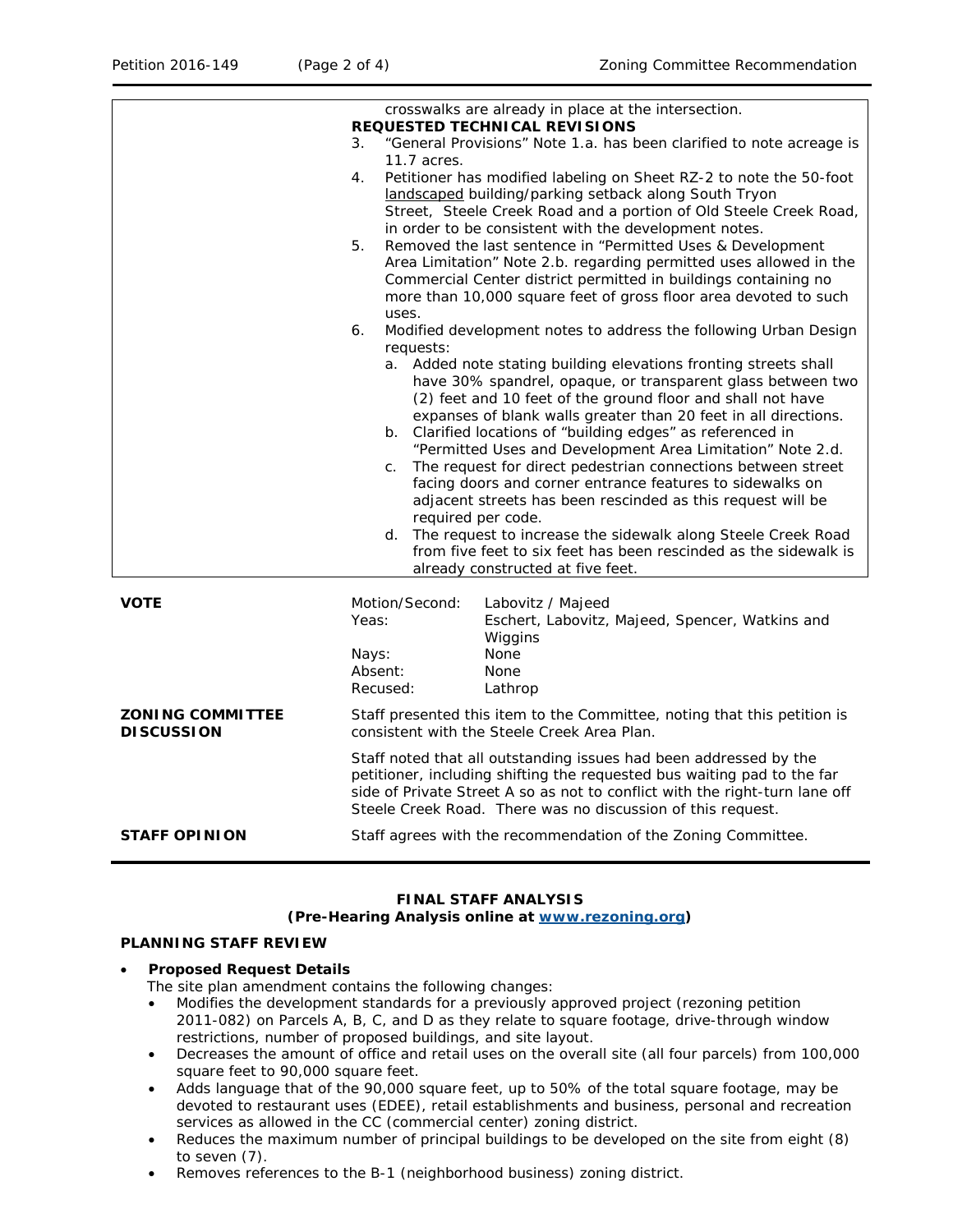The following changes are shown on the site plan:

- Parcel A
	- Reduces the number of buildings from two to one.
	- Removes financial institution with accessory drive-through window.
	- Increases size of free-standing single story building (allowing restaurant uses; retail establishments and business; personal and recreation services) from 20,000 square feet to 25,000 square feet.
- Parcel B
	- Retains single building with associated parking, and open space area.
	- Illustrates minor modifications to parking lot layout and open space.
- Parcel C
	- Retains two proposed buildings with associated parking areas, with one building currently under construction.
	- Shifts orientation of unconstructed building and associated parking area, resulting in an increase in building frontage along Steele Creek Road.
- Parcel D
	- Modifies single building and parking area layout to accommodate an accessory drive-through lane.
	- Specifies that the only use with an accessory drive-through on the entire site will be permitted on Parcel D.
	- Notes drive-through lane will be permitted between the building and the streets when accompanied by a low wall treatment.
- Retains transportation improvements and phasing with modifications that include the following:
	- Completion of construction of the private road between Steele Creek Road and Old Steele Creek Road.
	- Criteria and standards for construction of Steelecroft Parkway Extension.
	- Commitment to construct an ADA accessible crosswalk from the site at Walker Branch Drive and Steele Creek Road, contingent upon approval from CDOT and NCDOT.
	- Modifies language regarding required eight (8) foot planting strips and six (6) foot sidewalks by stating that the existing five (5) foot sidewalk on Steele Creek Road between the new public and private streets may be retained in its current form.
	- Modifies CATS shelter pad language by reducing the number of required waiting pads along Steele Creek Road from two to one as per CATS request.
- Adds following Architectural Standards:
	- Building placement and design shall focus on and enhance the pedestrian environment on network required streets (public or private), through the following standards:
		- Building elevations fronting streets shall have 30% spandrel, opaque, or transparent glass between two (2) feet and 10 feet of the ground floor and shall not have expanses of blank walls greater than 20 feet in all directions.
		- Identifies building edges with development parcels.
		- The facades of first/ground floor of the buildings along public or private streets shall incorporate a minimum of 25% masonry materials such as brick or stone.
		- Building elevations shall be designed with vertical bays or articulated architectural features.
	- Increases maximum height of detached lighting on site from 20 feet to 22 feet to be consistent with industry standards.
	- Removes reference to "wall pak" lighting.

# • **Public Plans and Policies**

- The *Steele Creek Area Plan* (2012) recommends mixed use, specifically residential/office and/or retail for this site.
- The site is located within the Rivergate Mixed Use Activity Center, as per the *Centers, Corridors and Wedges Growth Framework*.

### • **TRANSPORTATION CONSIDERATIONS**

The site is located at the signalized intersection of two major thoroughfares. The current site plan maintains the commitments to the transportation improvements from the existing rezoning. While the petition increases trip generation beyond the threshold of the existing rezoning, CDOT has determined that the remaining transportation mitigations should be adequate to maintain the operations of the transportation system.

# • **Vehicle Trip Generation:**

Current Zoning:

Existing Use: 0 trips per day (based on vacant land use).

Entitlement: 2,770 trips per day (based on 88,500 square feet of office, 7,000 square feet of restaurant, and 4,500 square feet of financial institution).